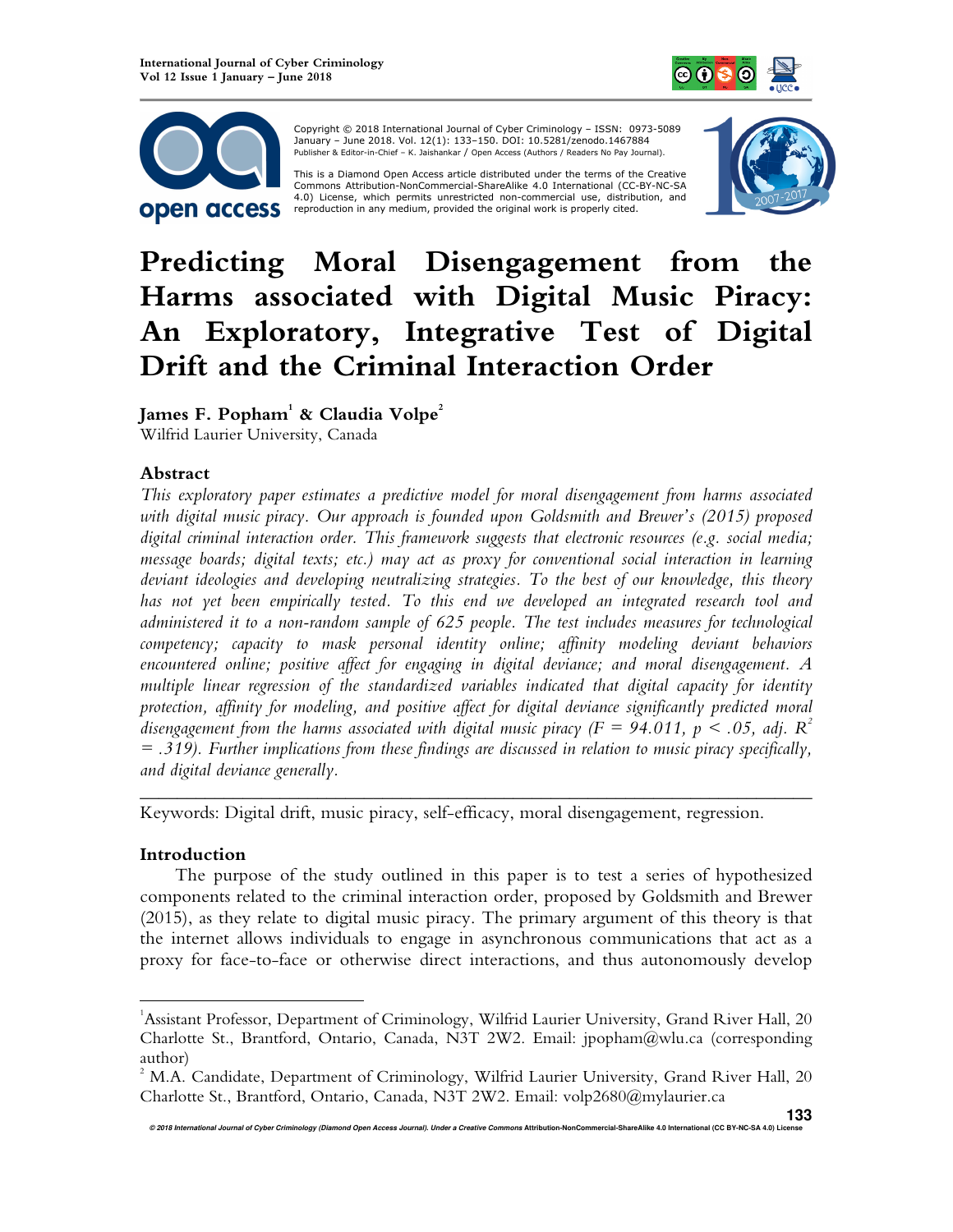skills and neutralizations supportive of engaging in cyber criminality. This concept provides a modern reframing of the interaction order outlined by Goffman (1982) - rather than relying wholly on face-to-face interactions as the source of deviant identity development, Goldsmith and Brewer (2015) argue that the malleable form of the internet affords the user a sense of interactivity, and that this pseudo-reciprocal environment catalyzes drift into deviancy (e.g. Matza, 1964). These observations provide a feasible means for renewed investigation of the constructivist processes informing individualized engagement in music piracy. While this phenomenon has been thoroughly studied by the criminological academe, the impact of digital-only peer interactions is often overlooked (Higgins & Marcum, 2011) and moreover, those which test these interactions are subject to the temporal limitations of the internet and its rapid pace of change (Wall & Williams, 2014). Therefore, the research outlined herein employs a modernized series of validated scales to empirically explore how these pragmatic resources inform a digitized criminal interaction order and ultimately support moral disengagement from the harms associated with music piracy.

Through the mid 1990's and into the first two decades of the  $21<sup>*</sup>$  century, the unauthorized sharing of digitally compressed music files via web-based services has been the target of numerous educational and litigious campaigns at the behest of recording industry stakeholders (David, 2010). Music piracy has obstinately persisted despite an established discourse of deviance (Panas & Ninni, 2011) and global efforts to frame it as criminal circumvention of copyright (Sinclair & Green, 2015; Lowry, Zhang, & Wu, 2017; etc.). Indeed, these micro-transactional approaches to pirating music have flourished since the founding of Napster and similar sharing resources in the late 1990s, despite industry claims of detrimental effect (Siwek, 2007; Elton, 2013; Pakman, 2014). This rift between discourse and social practice is symptomatic of how the modern internet empowers individuals to form new ideas and engage in fringe activities with minimal recourse. Users can access unprecedented level of access to alternative perspectives, stemming from the internet's unregulated and customizable form, ultimately aggravating the blurry divide between acceptable and deviant online activities (Kolko, 2010).

While structural observations provide insights into the mitigating nature of the internet as it relates to piracy, they are less effective at exploring the decision-making that facilitates engagement. Namely, what empowers individuals to suspend traditional moral obligations and engage in an activity tantamount to theft? To wit, research has indicated that music piracy is only moderately predicted by individual characteristics, and occurs across a broad spectrum of the population (Gopal et al, 2004; Sinha & Mandel, 2008; Lowry et al., 2017), suggesting that certain externalities are informing the decision to engage in piracy. Although digital music piracy is one of the most well-documented phenomena in the spectrum of cybercrime (Higgins & Marcum, 2011), the breadth of these materials focus on preventative approaches (Sinclair & Green, 2015), and primarily emphasizes the roles of peer association and relative deprivation. Moreover, this field of research tends to underemphasize individualistic pathways such as self-driven pedagogy or imitation of observable actions to explain digital deviancy (Holt & Bossler, 2014).

This stands at odds with nature of the hyper-individualized online environment: users are no longer tethered to social networks composed of intimately close relations; rather, they can virtually connect with others across social and political boundaries to form new identities independent of physical proximity (e.g. Castells, 1999). While these relationships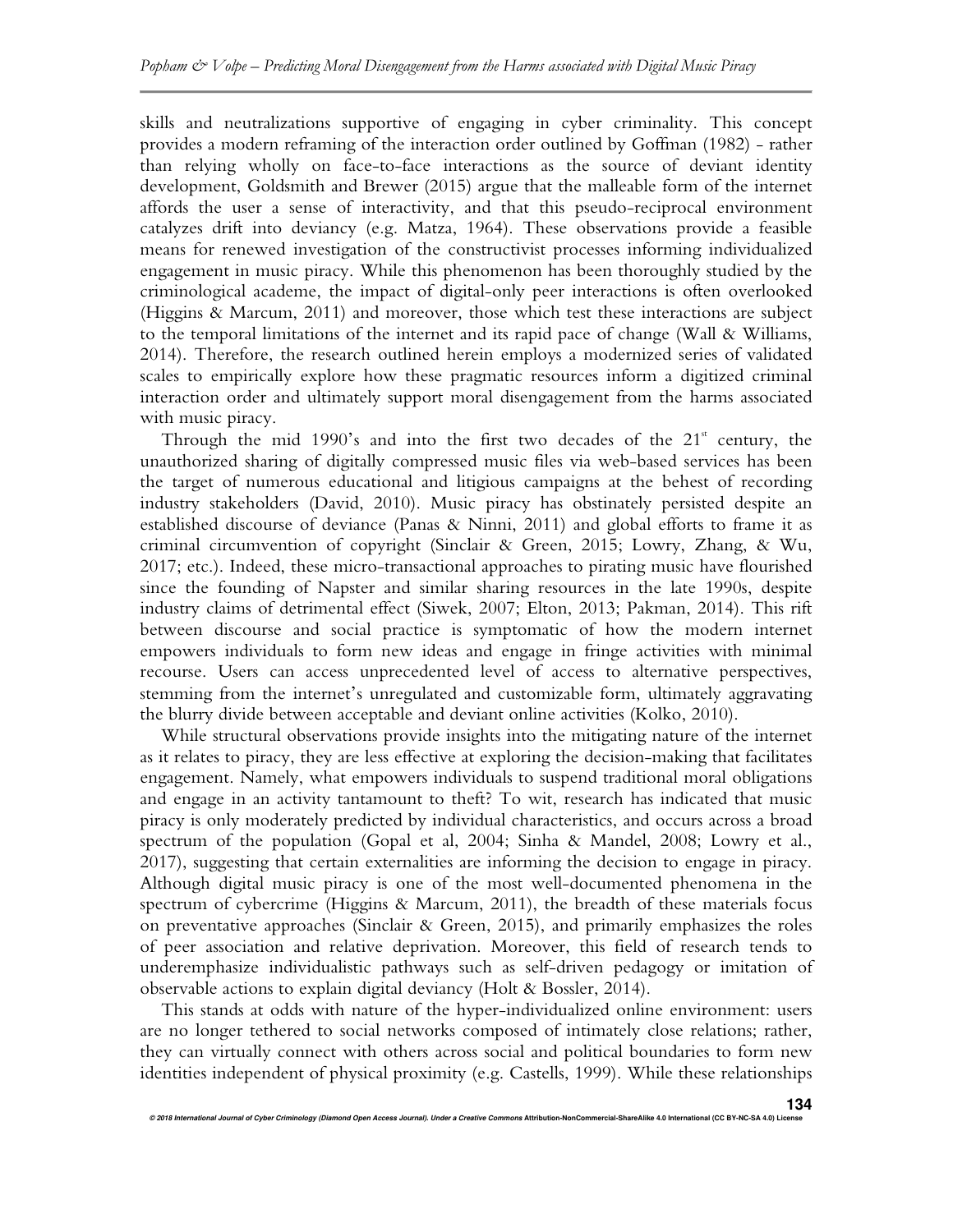

may be foundational to new and digital social networks, they are frequently built around the anonymous nature of the internet, thus minimizing consequence for non-conforming actions or ideals (Leavitt, 2015). Additionally, these interactions often consist of asynchronous and thus pragmatic communications, such as the consumption of written resources or 'lurking' online communities (Benkler, 2000; Gernsbacher, 2014; Sun, Rau, & Ma, 2014). Hence, the new 'digital social practice' (Marres, 2017) of the 21st century must include the notion that digital deviants may have learned their trade through indirect or unilateral communications; may be self-taught; and may view their online activities as completely detached from their otherwise 'normal' lives (Siemens 2005; van Dijck, 2013).

Goldsmith and Brewer (2015) develop a theory of digital drift and the criminal interaction order that incorporates these ideas. Their framework of analysis for internetmediated deviance moves away from what they term as 'over-socialized' (p.114) criminological perspectives and more closely situates cyber criminality as an outcome of technologically mediated agency. Their argument is premised on the notion that the new realities of the information society have fundamentally changed the 'interaction order,' (Goffman, 1982) empowering anonymous forms of social participation that overcome physical-spatial barriers and espouse an ethos of 'cyber-libertarianism' (Dahlberg, 2010). Goffman (1982) first introduced the interaction order as a means for developing microanalysis of the bearing that face-to-face interactions have on individual dispositions. Immediate presence, he argued, plays a significant role in enabling and replicating the ordered conventions of society due to any number of dogmatic practices. By this logic, Goffman (1982) suggests that even those who violate these conventions do so at the behest of the interaction order: knowledge of expected behavior and its implications simultaneously defines opportunity for deviance.

In consideration of the internet's malleable form, Goldsmith and Brewer (2015) propose a re-exploration of the interaction order framed by pragmatic, information-based relations to better understand the catalysts for individuals' perceptions of, and engagement in, deviance online. Generally speaking, they suggest that the easily accessible and exhaustive amount of information available online empowers individuals to associate with deviant perspectives and behaviors in the absence of supportive peer networks; and, that the lessons learned from these pragmatic resources facilitate moral disengagement. In their words, "the Internet, as a place or set of places, can therefore be seen as a key technology facilitating limited forms of engagement in criminal behavior under the cover of, or as an extension of, mainstream leisure pursuits" (Goldsmith & Brewer, 2015, p.117). By reframing Goffman's ideas as the criminal interaction order, and limiting its scope to that of self-taught cyber criminality, Goldsmith and Brewer (2015) propose that the interactive design of new media in the internet age acts as proxy for the immediate presence of others, and that its content can confirm deviantised activities as normative convention.

Digital music piracy provides an excellent illustrative case, as this longstanding behavior, wholly dependent on distanciated and anonymous user networks as well autodidactic processes, persists despite clear articulation of its harm and direct actions intended to disrupt its processes. These normalized micro-deviations are confirmatory of a criminal interaction order stemming from discontinuity between expectations for digital behaviors versus those of the physical, social world (Giddens, 1990; Wall, 1999; Popham, 2017). This gap is exacerbated by the contrasting paces of technological and legislative change where the delayed and reactionary approaches to legislating online deviance creates a gap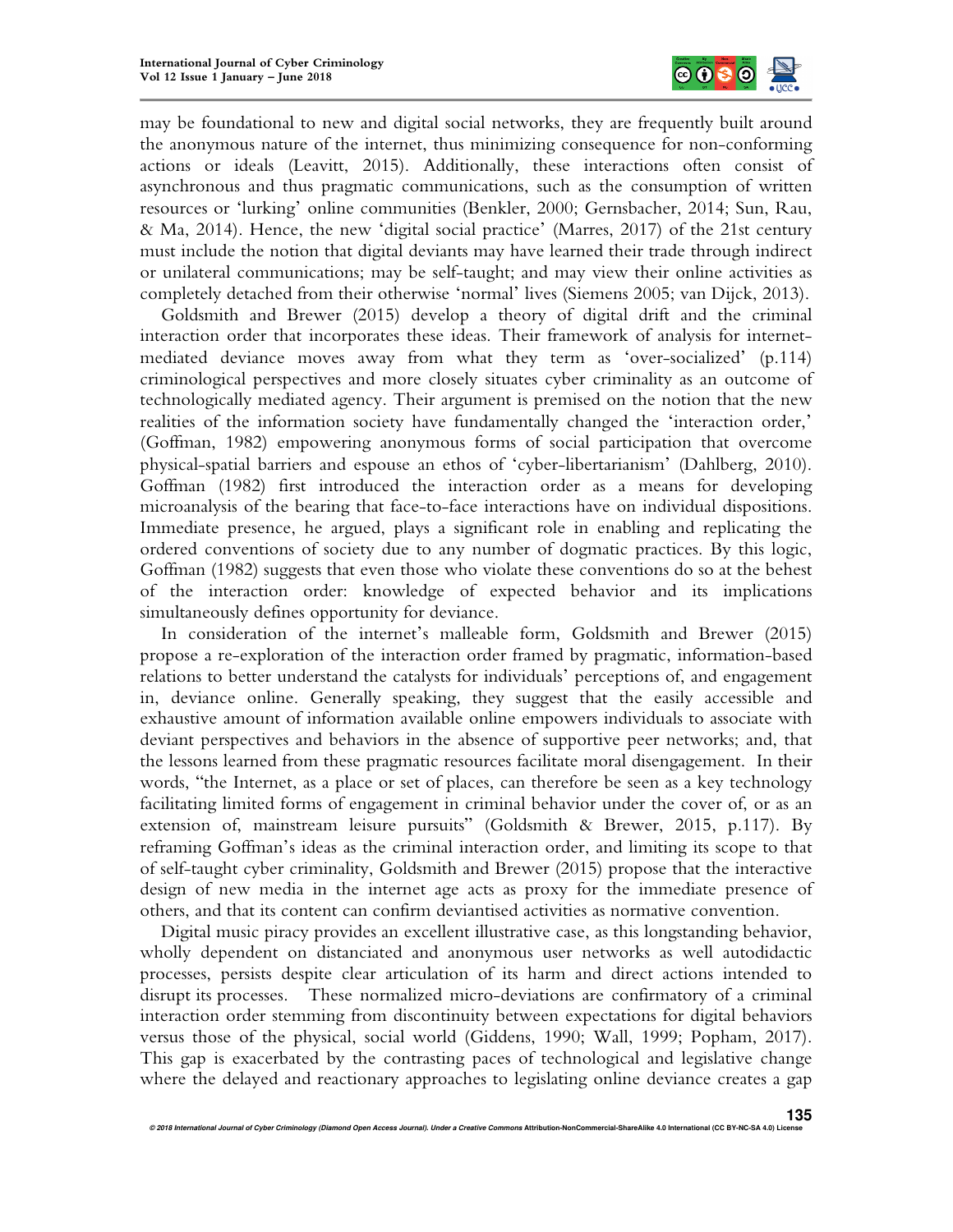between behavior and regulation, resulting in confusion about the legitimacy of these activities (Wadhwa, 2008).These discontinuities confirm lesser chances of punishment amongst those who might be motivated to engage in cyber criminality, thus establishing the order of the internet as an avenue to drift from conventional identities into deviant ones.

Accordingly, Goldsmith and Brewer (2015) roughly outline a series of conditions requisite of a new criminal interaction order: Access to knowledge supportive of deviantised activities and their processes ('the encounter'); a sense of security in accessing this knowledge ('shielding'); replication of the processes outlined in this knowledge ('replication'); and, affect for the deviant interaction ('affect'). A general framework for testing the digitized criminal interaction order specifically has not yet been empirically tested as of the composition of this manuscript (summer, 2017). However, the components outlined by Goldsmith and Brewer (2015) closely align with several validated criminological and sociological constructs. Therefore, this paper utilizes an exploratory and integrated framework that combines the relevant elements from social learning, moral disengagement, self-efficacy, and the theory of planned behavior to form a better understanding of the digitized criminal interaction order as a proxy for social processes. Each of these tenets are briefly explored below, along with proposed means of testing them, with an additional discussion of measuring drift using moral disengagement.

## **Theory and Measures**

## *1. The encounter*

The informational organization of connected societies is one that, by nature, necessitates the production of, and access to, vast amounts of digital information presented in a multitude of formats. Moreover, recent progress in communications platforms provides for an increased level of agency in the accumulation of information and provides the tools for shaping its flows both individually and across larger networks (Castells, 2009). However, the volume of these information flows also problematizes the notion of gaining access to deviantised information and processes by chance; specifically, what actions might be taken by motivated individuals to find such information in a populist internet that is now largely geared toward manipulating traditional means of exchange (e.g. Demetrious 2008; Harrison and Barthel, 2009; Popham, 2017; etc,)? Thus the first tenet of the criminal interaction order proposes the idea of the 'encounter,' or the processes by which motivated individuals seek out and gain access to non-conformist knowledge. Per Goldsmith and Brewer (2015), this communicative action is largely controlled by the individual and entails undertaking specific information gathering characteristics, and can be further refined to be understood as a result of skillful exploration. In other words, the digital criminal interaction order is subject to access barriers formed by the unwieldy nature of effectively navigating the internet; this is particularly relevant when considering the skills requisite for accessing the internet's darker corners (e.g. Sui, Caverlee, & Rudesill, 2015).

The 'encounter' is subject to one's knowledge acquisition experiences online, exemplified by risky information-seeking or participation in deeper parts of the Internet. There is no easy pathway to this level of engagement; instead, it takes a certain level of competence with digital technologies to fully harness the volume of information available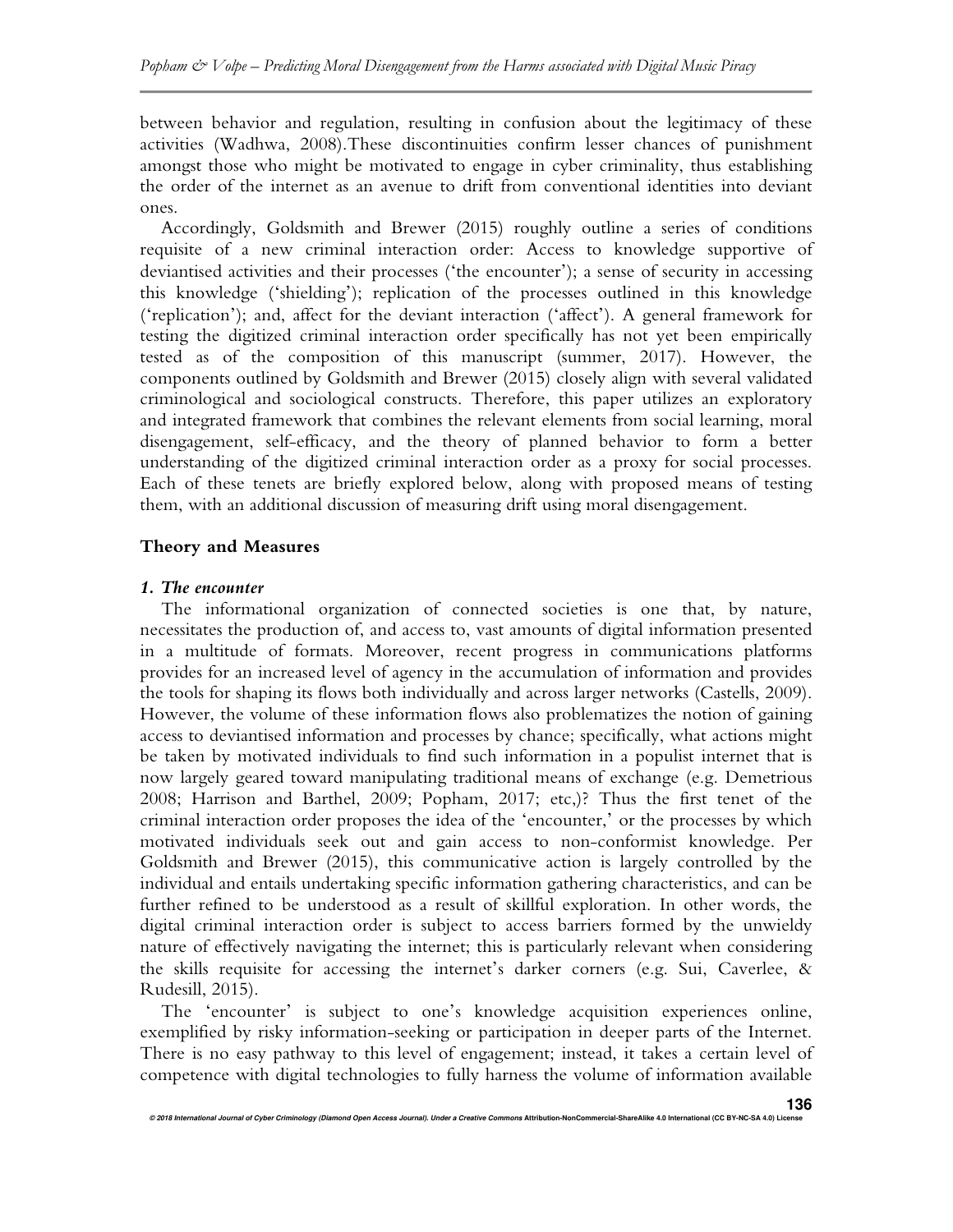

online (Diaz, 2013; Hargittai & Hsieh 2012). Like any other skill, one's capacity with netenabled technologies often dictates the type and breadth of their experiences. Measures of self-efficacy, or one's "conviction that [they] can successfully execute the behavior required to produce … outcomes" in a given task (Bandura, 1977, p. 193), have long been viewed as effective tools for assessing the relationship between computing abilities and information seeking behavior (McKinley & Ruppel, 2014).Further, a well-developed field of research has applied the principles of self-efficacy to a range of behaviors with internet and computing technologies (e.g. Eynon & Malmberg, 2011; Hargittai & Hsieh, 2012; etc.). Generally speaking, the thrust of the research has explored the relationship between digital competence and one's exposure to more risky information-seeking and participation in deeper parts of the Internet, ultimately shaping their online experiences (Whitty & McLaughlin, 2007; Staksrud, Ólafsson, & Livingstone, 2011)..

For this study's purposes, an adapted version of the Computer Self Efficacy (CSE) Scale (Torkzadeh & Kouftero, 1994) was used. This scale was inclusive of adaptations presented by Durndell & Haag (2002), which eliminated several dated concepts from the CSE and incorporated modern ideas. As suggested by Hargittai (2009) and Hargittai & Hsieh (2012) to modernize instruments measuring Internet capacity, some adaptations were made to the CSE to include modern social network-related terms, and to eliminate obscure concepts (e.g. 'handling a floppy disc correctly'). In total, twenty measures were used that asked users to rate their comfort with a given task using a five point Likert scale. This updated scale has been empirically tested to demonstrate three distinct, stepwise-oriented components of user self-efficacy (Popham, forthcoming). In the present study, the third, or most competent grouping consisting of eight measures was retained for testing selfefficacy in computing; principal component analysis using varimax rotation and kaiser normalization indicated that this grouping presents a single-component and reliable construct ( $\lambda$  =4.76,  $\alpha$  = .902).

# *2. Shielding*

A second component of the criminal interaction order raised by Goldsmith and Brewer (2015) is the role of the internet and electronic means of communication as an involvement shield. Such shields were initially described by Goffman (1963) as physical or occupational structures designed to mask individual's' negative behaviors in the interest of maintaining an observable level of involvement, such as hiding smoking areas at public hospitals. Goldsmith and Brewer (2015) argue that the abstract and far-reaching nature of the internet similarly provides an involvement shield for cyber criminality through electronic means, allowing individuals to engage in the selective filtration of social obligation and commitment (Stalans & Finn, 2016; Goldsmith and Brewer, 2015). Connected individuals are now intrinsically leveraging the abstract nature of the internet for identity maintenance, including taking active steps to disguise their online deviant activities. Individuals are empowered to interact with one-another virtually through disconnected proxies, thereby limiting, or altogether replacing, the traditional social antecedents to drift (Matza, 1964; Goldsmith and Brewer, 2015).

To this end, Goldsmith and Brewer call on investigations into the 'sources of reassurance that no one will be caught' (p. 120). This relationship has been explored by Lwin and Williams (2003), who confirmed that attitudes reflecting trust in one's abilities online positively correlate with producing fake identity information and internalizing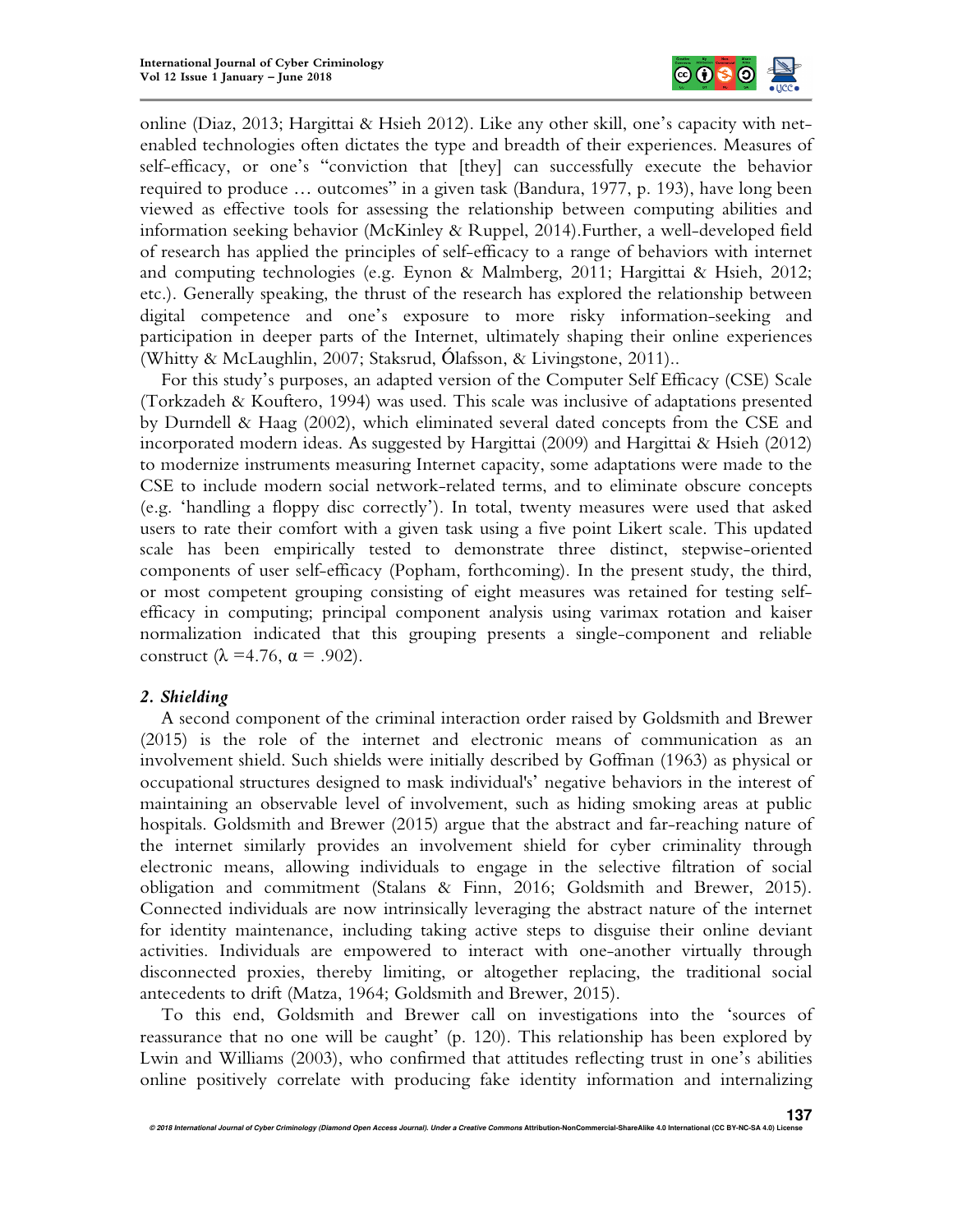strategies to mitigate online risks. Our scale for measures of trust was derived from a questionnaire that was designed and validated by Lwin and Williams (2003). Participants were asked to rate their response to various statements about protecting their online identity using a seven-point Likert system. The results from this study were used by Lwin and Williams (2003) to champion the concept of a "privacy calculus" (p. 269). For the purposes of this study, Lwin and Williams' (2003) questionnaire was adapted to address a) changes to Internet usage with a focus on the rapid integration of social media into personal lives; and b) recent revelations of wide scale personal information from state and corporate interests. Seven additional statements were added to the matrix for a total of twenty measures formatted in five point Likert-style format. This ensured continuity with the CSE explored above; this adapted scale will hereby be referred to as the Adapted Privacy Calculus Scale (APCS). A reduced version of the APCS, focusing on six concepts related to shielding, was retained for the current study; principal component analysis of the scale using varimax rotation and Kaiser Normalization indicated a single-component structure  $(\lambda = 3.37, \alpha = .842)$ .

# *3. Imitation*

The multi-faceted form of the internet allows for the creation of customized knowledge networks that provide venues for digital congregation centered on counterhegemonic exchange (Castells, 2009). These networks occur across multiple platforms and may incorporate unilateral, bilateral, and multilateral forms of communication. For example, the popular social media resource 'reddit' allows individuals to view, or 'lurk' the website without any additional interaction; they can comment or contribute to the site in a one-to-many nature; and they can engage in both public and private forms of direct communication with specific users on the website (i.e. public commenting, private messaging). This, and many other social media platforms, also allows individuals to customize their information networks by subscribing, following, joining, or otherwise selecting the information that will appear on their personal landing pages and feeds. 'Reprogramming' (Castells, 2000) the internet to match personal tastes may amplify exposure to complementary perspectives and instigate a tautological 'echo chamber' effect that confirms nascent or developing perspectives (Klayman, 1995).

To this end, Goldsmith and Brewer (2015) claim that the internet 'operates as a readily accessible archive of information and ideas that can both motivate and guide action' (p. 120). At its core, this concept suggests that individuals 'interact' with digitally available information, absent of direct and/or personal encounters, enabling structural slippage (Sheller, 2004). This raises the question of indirect associations and their influence on the replication of deviant behaviors. For example, a number of studies have investigated the seemingly organic formation of the hacktivist group 'anonymous' through participation on social media platforms like 4chan or reddit (e.g. Knutilla, 2011; Stryker, 2011; Wiedemann, 2014; etc.). The salience of this issue arises when considering music piracy: a great deal of user-generated, anonymous, and asynchronous resources are available online for those motivated to learn about piracy, lending to the development of loosely organized and anonymous communities such as those observed on 'the pirate bay'. Elements of the social learning theory provide some insight into these processes, particularly through application of the modeling/imitation components of social learning (e.g. Akers, 2009). In general, this concept holds that individuals are likely to replicate the deviant behaviors of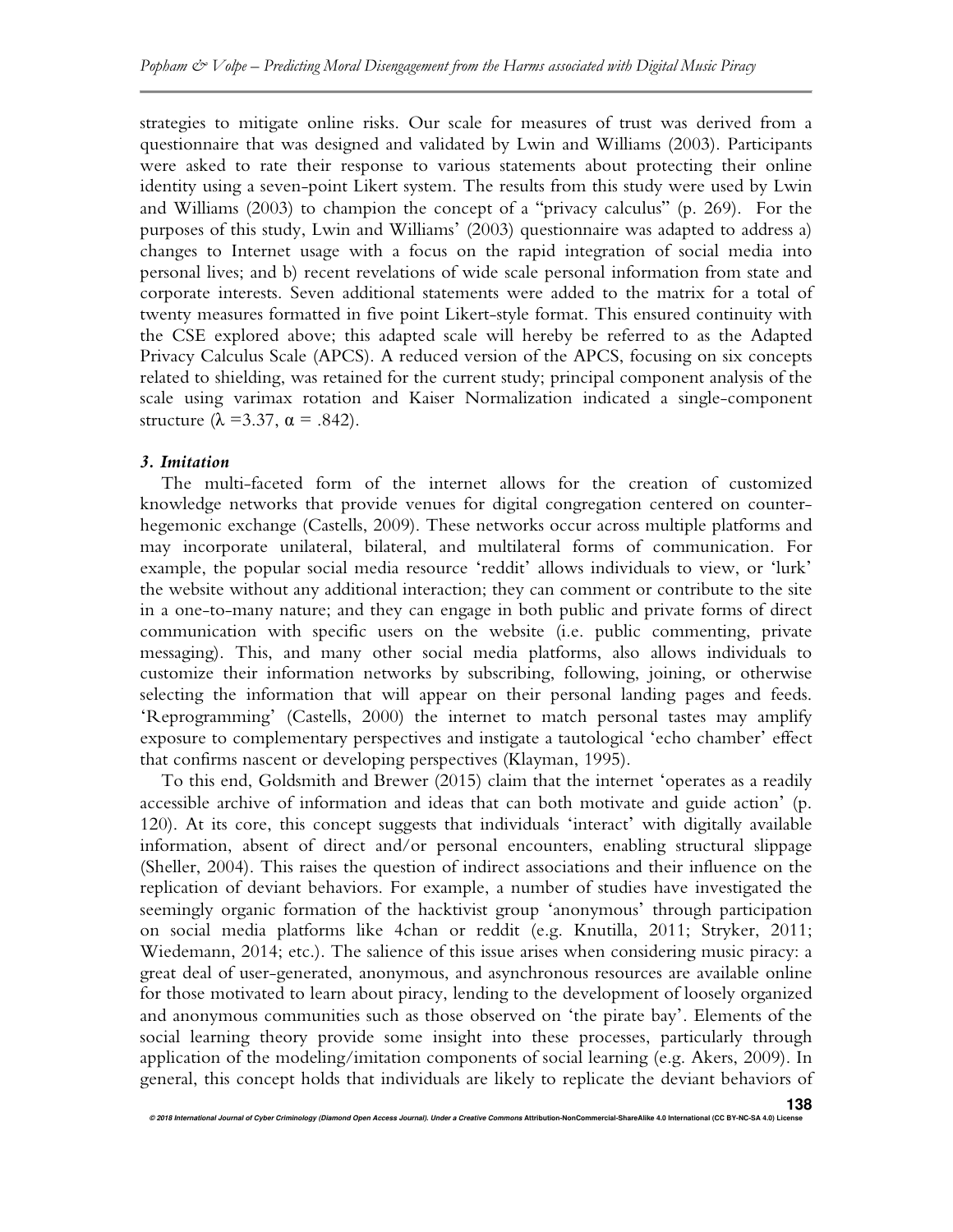

individuals whom they hold in esteem, particularly at the outset of delinquency. Furthermore, Akers (2009) suggests that new forms of media, particularly those of an individualistic nature like the internet, may act as proxy for peers with regard to imitation.

To date, tests of digital association and imitation have largely produced mixed results (Holt, Burruss, & Bossler, 2010); however, recent studies by Hinduja and Ingram (2009), as well as Miller and Morris (2016) have demonstrated that online peer associations at the very least have equally predictive strength for piracy as do traditional face-to-face relationships. One of the most notable tests of social learning theory in the context of music piracy was conducted by Hinduja (2006). Notably, both of these studies relied on older data sets (2003 and 2010, respectively), which, by necessity, omitted several significant changes in modes of social media consumption, such as reversion to anonymized and de-centralized formats mediated by smartphone technologies. A more up-to-date dataset may provide contrasting outcomes. This study tested the etiology of computer crime by adapting a survey of computer deviants developed by Skinner and Fream (1997). Drawing from Hinduja's model, a series of six questions relating online music piracy and imitation were operationalized for the present study. Principal component analysis of the scale using varimax rotation and Kaiser Normalization indicated a single-component structure ( $\lambda = 2.45$ ,  $\alpha = .725$ ).

## *4. Affect*

The fourth tenet present in Goldsmith and Brewer's (2015) discussion of the criminal interaction order is that of *affect*, or "a person's favorable or unfavorable assessment regarding the behavior in question" (Ajzen, 1991, p. 188). In relation to the nominal 'voracious collector' described above (Bossewitch & Sinnreich, 2013), Goldsmith and Brewer explain that a certain level of curiosity is required to catalyze engagement with the pragmatics of digital media prior to shaping knowledge networks. This is evidenced by the illustrative examples of lone wolf terrorism and cyber paedophilia set out in their paper. In both cases, the content matter serving as familiarized social proxies is not readily available with simple searches of the internet but rather must be actively pursued, suggesting that one must first have an affinity for the subject or issue. Wiemann's (2010) analysis of terrorism resources made available through predominant social media platforms identifies the importance of key search terms, ideas, or phrases that serve as barriers to the uninformed, or unmotivated, individual. These challenges are further aggravated by the modern scope of an internet that is dominated by corporate interests vested in maintaining market (and therefore advertiser) shares, resulting in an ever-increasing level of stewardship over 'open' platforms like Twitter or Facebook (Jackson, 2014). Even in cases where the subject matter is relatively easy to find, such as music piracy, there must first be a motivation to locate deviantised and controlled information resources.

As discussed above, this observation lends itself to the conceptual inclusion of affect, which is often included in applications of the theory of planned behavior. This theory posits that personal dispositions are heavily influential on resulting behaviors and pivots along three planes including attitudes, subjective norms, and perceived behavioral controls (Azjen, 1991). While the latter two issues are beyond the scope of this study, the notion of attitude (affect) sheds light onto the question of why an individual might first seek out deviantised knowledge by framing it as a product of pre-existing beliefs about the issue inclusive of subjective moralities. A number of studies have effectively applied this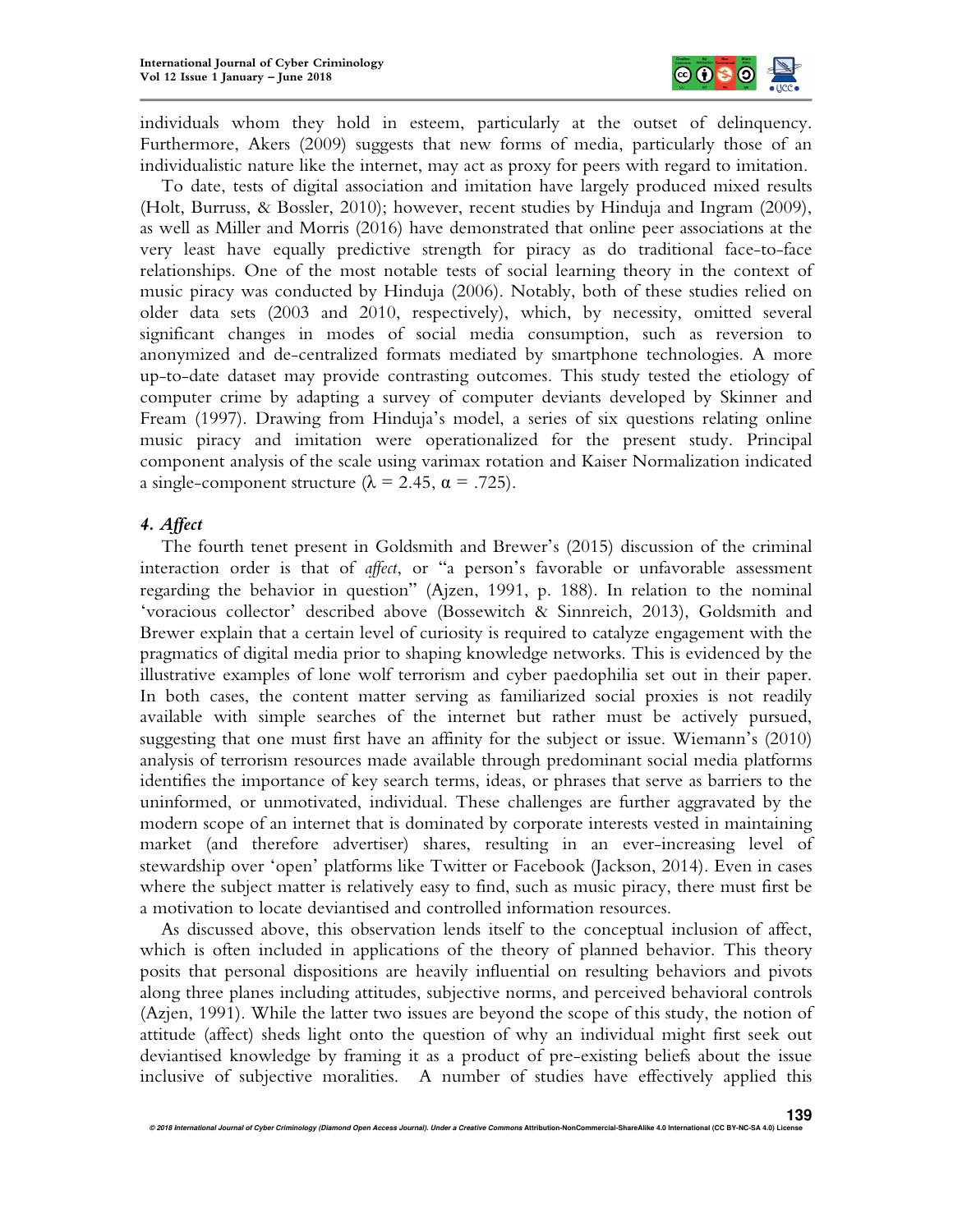concept to music piracy (e.g. Yoon, 2011; Panas & Ninni, 2013; Phau et al, 2014; etc.), posing questions about the individual's moral standing toward deviant online activities, as well as their valuation of possible outcomes. For example, Phauet. al. (2014) identified the predictive significance of affect and moral judgment on shaping an individual's intention to pirate music. Similarly, Panas & Ninni (2013) demonstrated that one's social norms, and particularly their ethical standpoint on pirating activities, play a significant role in determining the amplitude of individual downloading behaviors. Interestingly, the concept of affect parallels that of 'definitions' outlined by Akers (2009) and most recently tested, with similar results, in Morris & Miller (2016). For the purposes of the current study, a singular measure of affect was employed, reflecting the procedures employed by Panas  $\&$ Ninni (2013).

#### *5. Moral disengagement*

Finally, Goldsmith & Brewer (2015) point to what they term 'digital drift' as the outcome of the criminal interaction order, wherein individuals granularly neutralize the deviance of their actions by framing them as extraordinary instances of excusable amorality. In the current study we employ Bandura's (1978) extension of neutralization, termed 'moral disengagement,' as a metric for drift. The theory of moral disengagement holds that 'in the exercise of moral agency people refrain from behaving in ways that violate their moral standards because such conduct will bring self-condemnation' (Osofsky, Bandura, & Zimbardo, 2005, p. 371). Bandura's (1986) approach differs from previous neutralization studies in that he understands neutralizations to have a cumulative effect on the actor, facilitating greater levels of engagement in the minimized deviant act over time. He explains that the change from a 'considerate person' to an 'unprincipled, callous one' (p.385) occurs gradually and often begins with a level of discomfort on the individual's part. However, as their participation in the action continues, their level of discomfort diminishes, and the level of participation in the deviant act increases. This process is further mediated by distanciation from those subject to the deviance (Bandura, Underwood, & Fromson, 1975); this is particularly suitable for music piracy, which lies at the crux of a dehumanized recording industry and the anonymous nature of the internet.

Several articles indicate the applicability of digital drift to music piracy. For instance, Morris & Higgins (2009) found that college students who download music are more likely to have developed neutralizations about their behavior, and that these neutralizations are impacted by peer reinforcements. These findings have further been supported by Hinduja (2006) and Ingram and Hinduja (2008). For testing purposes, this study employed a series of eight Likert-style statements relating to the four meta-categories of moral disengagement defined by Bandura (1986) - *moral justification; displacement/diffusion of responsibility; minimizing/ignoring/misconstruing consequence;* and *dehumanization/attribution of blame*. These statements were adapted from Bandura et al's (1996) survey to include elements of the language used by Rogers' (2001). In line with the methods discussed in Bandura et al (1996), a cumulative and singular measure of moral disengagement was created and used as the primary dependent variable for the current study. Principal component analysis of the scale using varimax rotation and Kaiser Normalization indicated a single-component structure ( $\lambda$  =3.04,  $\alpha$  = .836)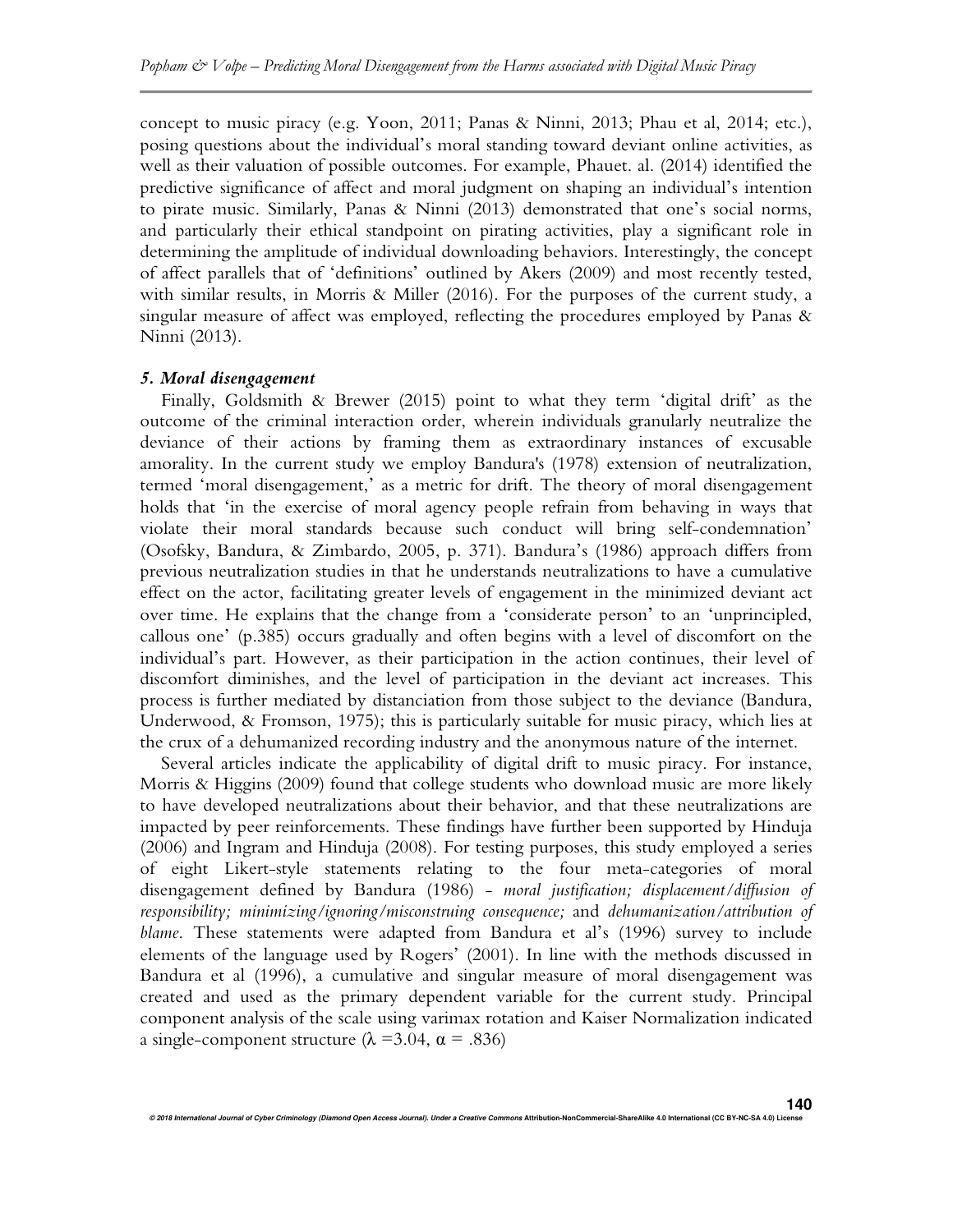

## **Method**

#### *Sample and data*

Data were collected from 615 participants via an electronic survey using a non-random convenience sampling procedure. Participant recruitment consisted of three overlapping social media campaigns using email, Facebook, and reddit marketing approaches beginning in April 2015 and concluding the following September. Participation was restricted to individuals residing in Canada; moreover, the vast majority of responses were collected via postings in the 'subreddits' (stub forums) for Canadian post-secondary institutions on the popular website reddit. This sample is therefore disproportionately young and educated, and provides a decidedly Canadian-centric context; however, the scope of participants reflects those identified in previous convenience sample-based research on music piracy (e.g. Hinduja, 2006; Bateman, Valentine, & Rittenburg, 2012; Burruss, Bossler, & Holt, 2012; Miller & Morris, 2016), which have been demonstrated to be congruent with broader populations in specific applications (Popham, 2011). General sample characteristics are presented in Table 1.

| Variable          | N   | $\frac{0}{0}$ | Χ    | SD  |
|-------------------|-----|---------------|------|-----|
| Gender            | 614 | 99.6          |      |     |
| Male              | 373 | 60.6          |      |     |
| Female            | 227 | 36.9          |      |     |
| Trans/Other       | 14  | 2.3           |      |     |
| Age               | 614 | 99.6          | 25.7 | 8.1 |
| 35 and            | 557 | 90.8          | 23.7 | 4.7 |
| younger           |     |               |      |     |
| 36 and older      | 57  | 9.2           | 45.0 | 9.4 |
| Education         | 604 | 99.6          |      |     |
| Undergrad         | 310 | 50.5          |      |     |
| Graduate          | 61  | 9.9           |      |     |
| Studies           |     |               |      |     |
| Graduated         | 163 |               |      |     |
| Not               | 27  |               |      |     |
| completed         |     |               |      |     |
| Use digital music | 599 | 97.2          |      |     |
| Purchase digital  | 392 | 63.6          |      |     |
| music             |     |               |      |     |
| Pirate digital    | 526 | 85.4          |      |     |
| music             |     |               |      |     |

## **Table 1. General sample characteristics**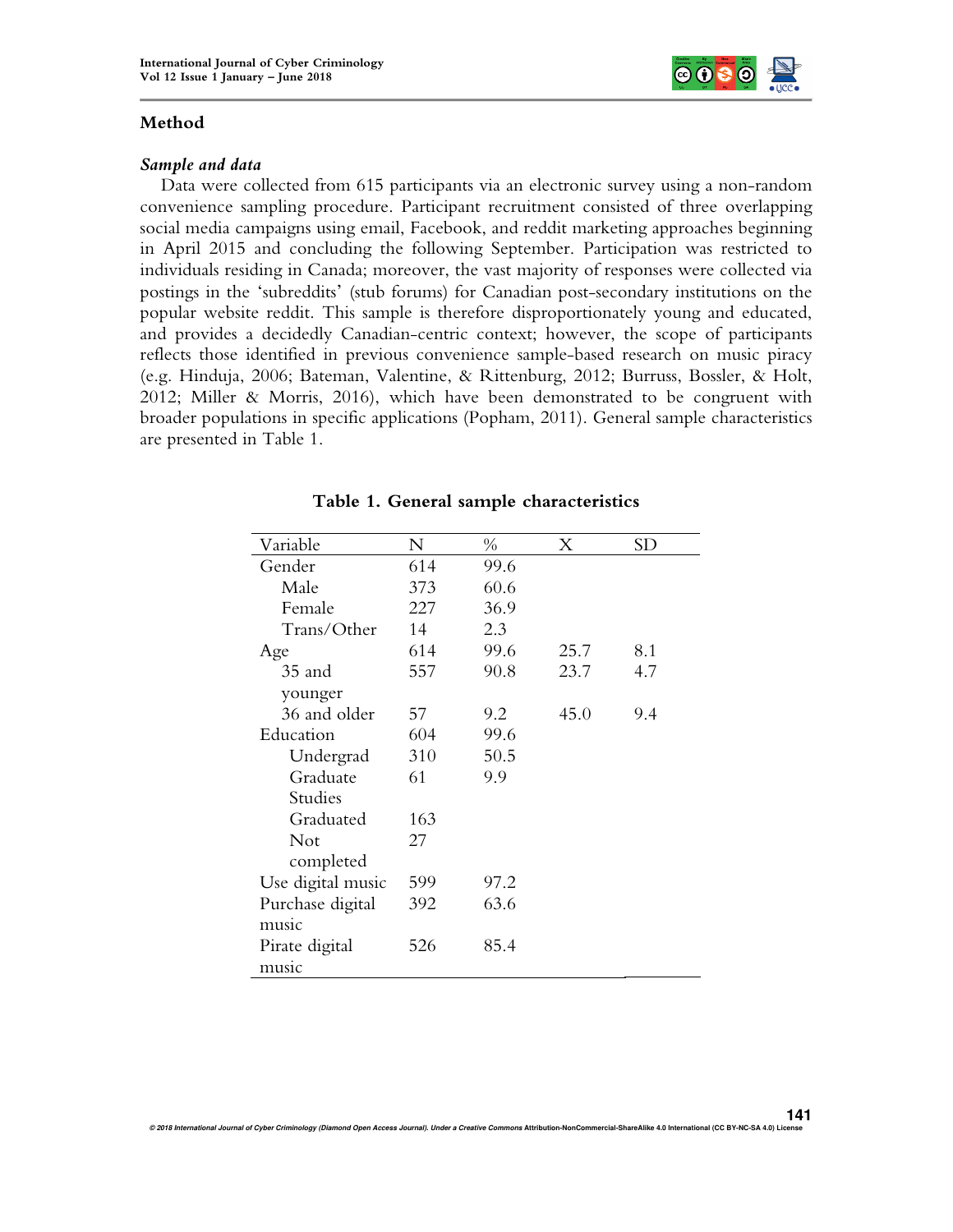## **Results**

#### *a. Bivariate Analysis*

In keeping with similar linear regression studies of piracy (e.g. Malin & Fowers, 2009; Panas & Ninni, 2011; Batemean, Valentine, & Rittenburg, 2012), the initial stage of testing for the current study employed a bivariate cross-tabulation of each primary predictor variable outlined above. This process is a first step toward better defining measures for further hypothesis testing. Each of the constructs were standardized as continuous variables with a maximum score of 5 and a Pearson's product-moment correlation was employed to identify any statistically significant relationships. As is presented below, all test variables are significantly and linearly correlated with the moral disengagement measures representing *drift* as detailed in Table 2. Moderate-strong relationships were noted between the test variable and *imitation*  $(r = .465; p < .05)$  as well as *affect* ( $r = .471$ ; p<.05) whereas *encounter* ( $r = .195$ ; p < .05) and *shielding* ( $r = .218$ ; p < .05) were somewhat weak. Despite differences in strength, all primary predictor variables were retained for further hypothesis testing due to their universally significant impact on the test variable.

| Variable                                                                                                                                       | М         | <b>SD</b> | N   | V1        | V2                 | V3        | V4        | V5 |
|------------------------------------------------------------------------------------------------------------------------------------------------|-----------|-----------|-----|-----------|--------------------|-----------|-----------|----|
| V1.<br>Encounter                                                                                                                               | 2.73      | 1.14      | 615 |           |                    |           |           |    |
| V2. Shielding 2.96                                                                                                                             |           | .79       | 615 | $.535**$  |                    |           |           |    |
| V3. Imitation                                                                                                                                  | 2.91      | 1.03      | 615 | $.289**$  | $.235 \star \star$ |           |           |    |
| V4. Affect                                                                                                                                     | 3.20      | 1.15      | 601 | $.108$ ** | $.107$ **          | $.380**$  |           |    |
| V5. Drift                                                                                                                                      | 3.28      | .74       | 610 | $.195$ ** | .218**             | $.465$ ** | $.471$ ** |    |
| $\mathbf{1}$ $\mathbf{1}$ $\mathbf{1}$ $\mathbf{1}$ $\mathbf{1}$ $\mathbf{1}$ $\mathbf{1}$ $\mathbf{1}$ $\mathbf{1}$ $\mathbf{1}$ $\mathbf{1}$ | $\cdot$ 1 |           |     |           |                    |           |           |    |

|  |  | Table 2. Bivariate analysis matrix for test variables |
|--|--|-------------------------------------------------------|
|  |  |                                                       |

\*\*  $p < .01$  (1-tailed)

# *b. Linear Regression*

A multiple regression was run to predict *drift* (indicated by moral disengagement) based on the standardized variables developed above; *encounter, shielding, imitation,* and *affect.* All assumptions for this method were met (Field, 2013), and the multiple regression model statistically significantly predicted *drift* F (4, 593) = 70.515, p < .05, adj.  $R^2$  = .318. Notably, only three of the four variables significantly contributed to the model specifically *shielding, imitation,* and *affect*. *Encounter* only marginally affected the model (*B* = .015;  $t = 0.583$ ;  $p = .560$ ), reflecting the weak correlation identified above. A second multiple linear regression - this time excluding the *encounter variable* - was performed. This revised model is marginally better at predicting the test variable, F  $(4, 593) = 94.011$ , p < .05, adj.  $R^2 = .319$ .p < .05. After excluding *encounter*, all three variables significantly contribute to the model. Table 3, summarizes both models.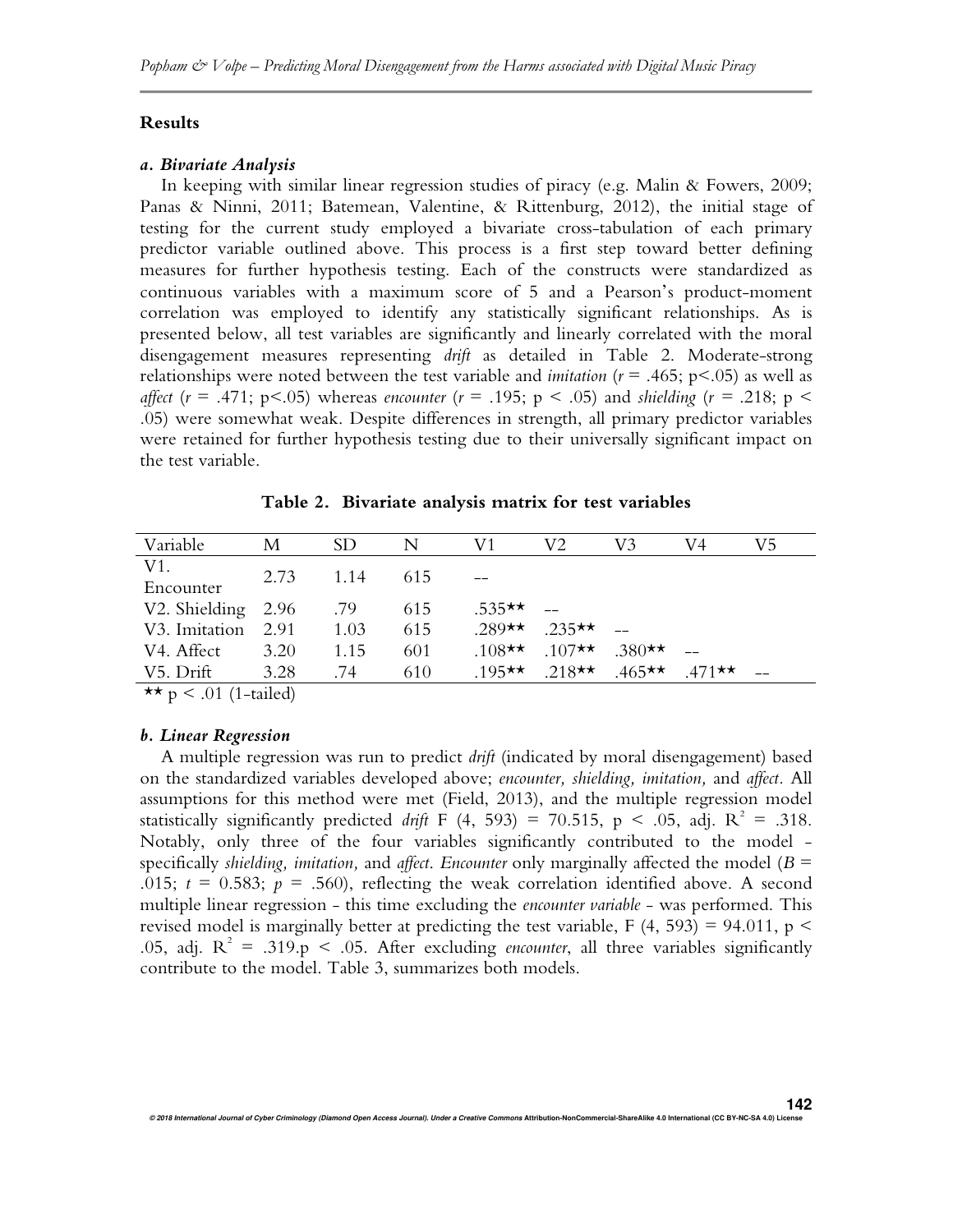

|           | Model 1 |           |          | Model 2 |                    |          |
|-----------|---------|-----------|----------|---------|--------------------|----------|
| Variable  | B       | SE(B)     |          | В       | SE(B)              | B        |
| Constant  | 13.40   | .941      |          | 13.414  | .940               |          |
| Encounter | .015    | .026      | .024     |         |                    |          |
| Shielding | .105    | .050      | $.084**$ | .120    | .044               | $.095**$ |
| Imitation | .288    | .037      | $.300**$ | .293    | .036               | $.304**$ |
| Affect    | 1.758   | 1.87      | $.345**$ | 1.756   | .187               | $.344**$ |
| Adj. R2   |         | $.318**$  |          |         | $.319 \star \star$ |          |
| F(4, 593) |         | $70.515*$ |          |         | 94.011*            |          |
|           |         | $^\star$  |          |         | $\star$            |          |

|  |  |  | Table 3. Regression model summaries for moral disengagement |
|--|--|--|-------------------------------------------------------------|
|  |  |  |                                                             |

\*\* p < .05

# **Discussion and Conclusion**

# *i. Interpretation*

Generally speaking, this study demonstrates a relationship between several of the conceptual components of the digital criminal interaction order (Goldsmith and Brewer, 2015) and moral disengagement - or drift - from harms associated with music piracy. While the relationship between moral disengagement (or similar concepts) and cyber deviance, including digital piracy, has been effectively explored in previous research (e.g. Rogers, 2001; Higgins, Wolfe, & Marcum, 2008; Vida et al., 2012; Kos Koklic et al., 2016; Lowry et al., 2017, etc.), the current study adds to this field by developing an integrative approach that reflects the post-web 2.0 realities of the internet (Zimmer  $\&$ Hoffman, 2016). Specifically, this paper illustrates that drift from conventional norms about music piracy can be predicted amongst individuals who 1) consider themselves competent at protecting their identity online; 2) indicate that they are likely to learn about deviant actions through online sources or peers; and 3) and indicate a supportive predisposition for online deviance. Notably, one's self-efficacy with computing-related tasks did not significantly influence this model, contrasting earlier research findings (e.g. Cronan & Al-Rafee, 2008; Gerlich, Lewer, & Lucas, 2010; Shemroske & Silva, 2015). This model is further explored below.

# *ii. Shielding*

As discussed above, a self-efficacy measure of one's competency to protect their personal identity online was employed to test for the *involvement shields* described by Goldsmith & Brewer (2015). The results presented above indicate a trajectory similar to this component of their criminal interaction order: an aggregated measure of respondents' sense of efficacy in engaging in behaviors aimed at protecting their personal identity online is linearly related with moral disengagement. While the strength of this relationship was somewhat weak in both the bivariate and regression analyses, it was nonetheless consistently pronounced and statistically significant. This finding aligns with previous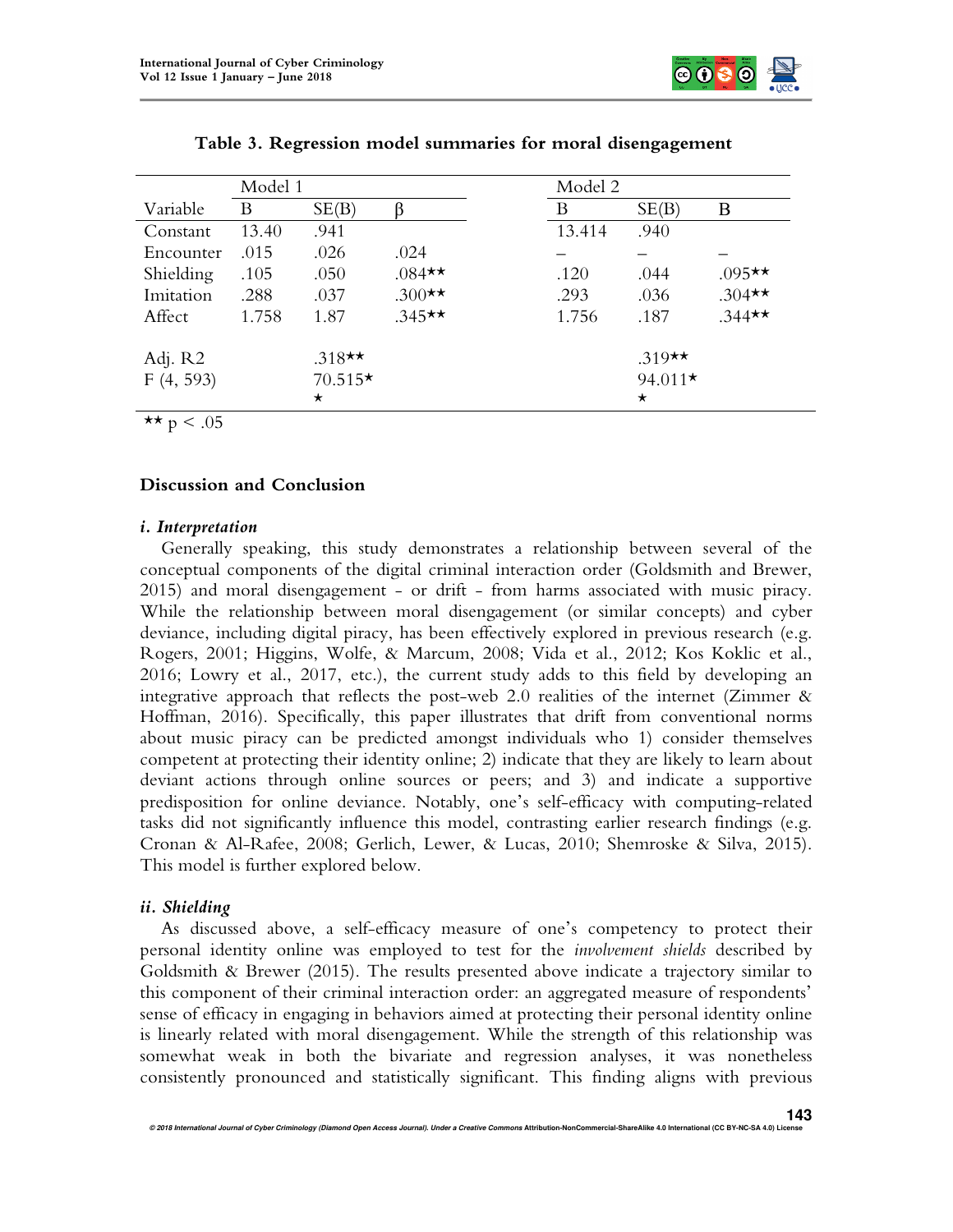studies that demonstrated the mediating effect of anonymity, or a sense thereof, on one's adherence to or eschewal of socialized moral conventions (e.g. Peukert 2010; Baggili & Rogers, 2009) as they relate to online micro-deviation. In the case of music piracy and the criminal interaction order, this finding suggests that the anonymity inherent to the process of downloading copyrighted music empowers individuals with a sense of amorality about their activities. This may come as a result of the longstanding prevalence of the activity itself, a perceived absence of regulatory enforcement, the frequency with which it is encountered, or perhaps as a symbol of cultural resistance (Burkart & Schwarz, 2015; Bateman et al., 2013; Popham & Daschuk, 2012).

# *iii. Imitation*

The second substantive finding present in this study is the relationship between imitation of deviant behaviors and moral disengagement. In this case, a moderate-strong linear relationship was identified in the bivariate analyses provided above, and the aggregated variable for imitation significantly contributed toward a predictive model of moral disengagement. This finding generally aligns with well-established tests of social learning theory in relation to music piracy (e.g. Skinner & Fream, 1997; Hinduja, 2001; Higgins & Makin, 2004; Higgins, Wolfe, & Ricketts, 2009; Hinduja & Ingram, 2010; etc.), and strengthens knowledge about the relationship between digital peers with engagement in music piracy, which have been moderately established in past studies (Hinduja & Ingram, 2009; Miller & Morris, 2016). This study demonstrates that individuals who express association with digital resources and peers have greater levels of moral disengagement.

# *iv. Affect*

The final component of the criminal interaction order tested in this paper was affect, or one's predisposition toward a deviant activity. The inclusion of this variable was a logical outcome from Goldsmith & Brewer's (2015) application of their theory, which indicates the importance of a pre-existing sympathy, or affect, for the deviant behavior. For the current study, a singular and validated measure drawn from the theory of planned behavior was employed (Panas & Ninni, 2011). As with *imitation*, a moderate-strong linear relationship between affect and moral disengagement was noted, as well as a significant contribution to the predictive model. Past research in this realm have produced similar results (e.g. Yoon, 2011;Al-Rafee & Dasht, 2012; Phau et al., 2014; etc.); this study adds to this knowledge by confirming a relationship between predisposition and moral disengagement from the harms associated with music piracy

## **Limitations**

The methodology employed in this study is not without limitation, and several considerations must be communicated. First, the sample used for this study was derived from a non-random survey. While it produced a considerable number of responses, one must be cautious of the self-selection and instrumental biases that may be present in samples of this nature. Second, the sample was primarily young, educated, and Canadian. Although music piracy is certainly predominant amongst young post-secondary students (Malin & Fowers, 2009), readers should be cautious about the exclusion of broader demographic groups - nor would the authors wish to say that Canadians are representative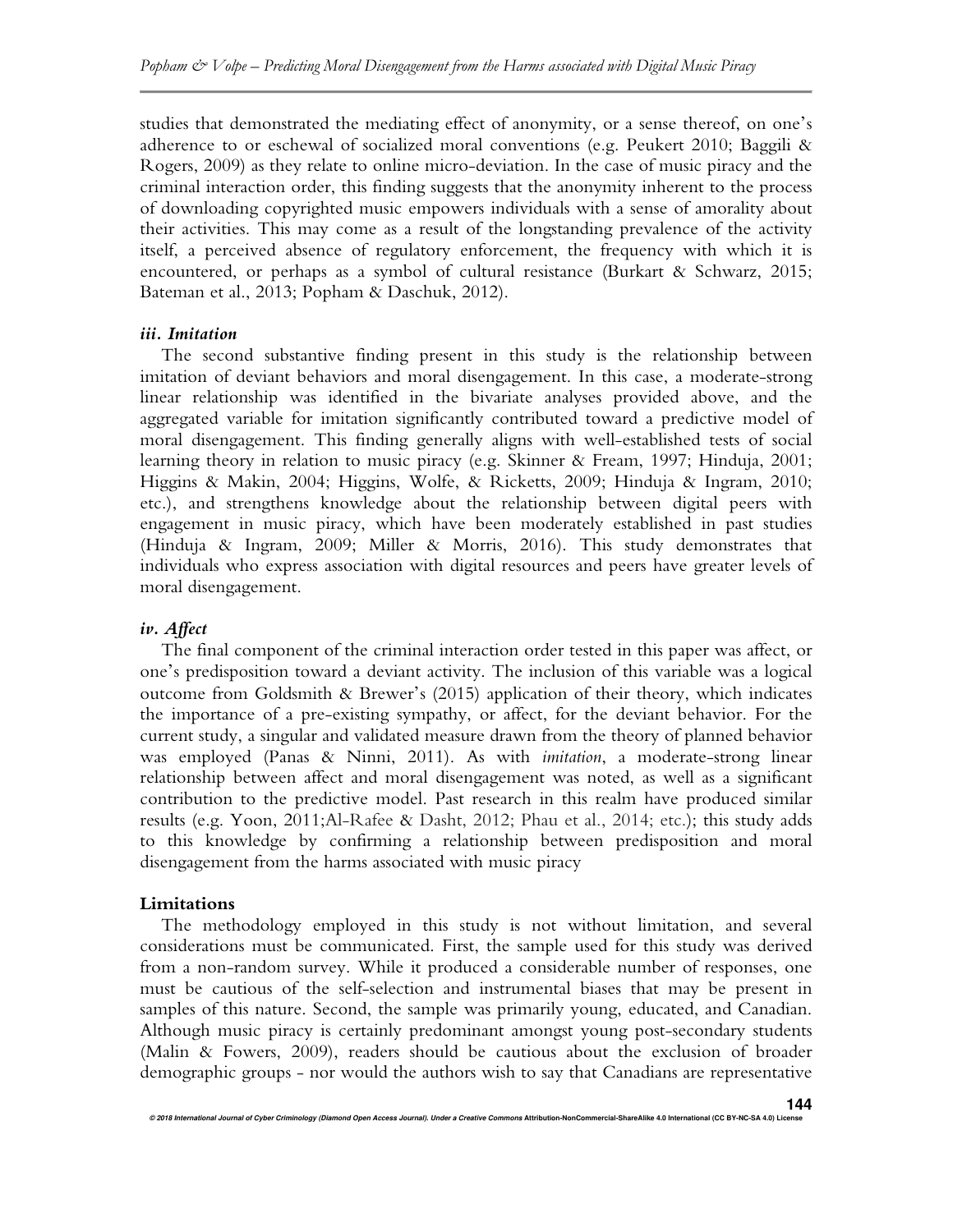

of global trends. Finally, the survey mechanisms themselves were designed as part of a larger study that relied on self-reporting to collect information. In the post-Snowden era of the internet, certain segments of the digital community may have been more reticent to provide accurate details than others. Moreover, some measurement error may have occurred in this survey. This is most clearly demonstrated by the insignificant contribution of technological ability (*encounter*) on the overall model for predicting moral disengagement, a finding that is contrary to other studies relating technological capacity with neutralizations.

## **Implications and Future Research**

This paper makes two significant contributions toward studies of cyber criminality. First, it provides a validated set of measures that can be employed to demonstrate the presence of the criminal interaction order described by Goldsmith & Brewer (2015). While this theory has begun to gain traction in the academe, it has not yet been fully tested; these findings therefore provide some inroads toward more fully realizing its potential. The integrative approach employed above provides a novel solution founded upon established research to develop a concrete set of test variables.

Second, this study demonstrates an application of Goldsmith & Brewer's (2015) theory to interpret a significant deviant online phenomenon: music piracy. Specifically, it identifies a series of antecedents to moral disengagement, or digital drift, from traditional socio-legal norms about intellectual property rights. These results are consistent with findings from other research, particularly those described in Lowry et al.'s (2017) recent meta-analysis which highlighted the roles of social learning, self-efficacy, outcome expectancies, and moral disengagement in predicting music piracy amongst more than two hundred articles. As explored above, music piracy has persisted despite multi-pronged approaches to curb its occurrence (Popham v Daschuk, 2013). Our study therefore casts light on the obstinance of this phenomenon by demonstrating how the discontinuous nature of the internet itself may drive individuals to drift from traditional socio-legal norms about intellectual property.

Moreover, the emphasis on digital interactions in these measures provides for a framework that can be applied to the 'modern' internet. The past decade of hyperinformationalization has culminated with the development of a rich, decentralized, and often anonymized internet that carries a number of new and interactive forms of communication. Simultaneously, these developments have catalyzed new social practice that includes a growing presence of purely digital relationships. As the field of cyber criminology expands, and the means of online delinquency adapt to evolutions of the internet, new adaptations of traditional theories will be needed. This study presents one step in that direction; however, future studies might consider developing a more concise set of metrics for measuring digital-only communication and influences that reflect the social media-driven post web 2.0 internet. Additionally, more specific qualitative studies that relate each of the components described above with individual perspectives on engagement in and regulation of music piracy will add to the field. Future researchers might consider how ubiquitous and seemingly unrestricted access to deviant communities may strengthen these implications.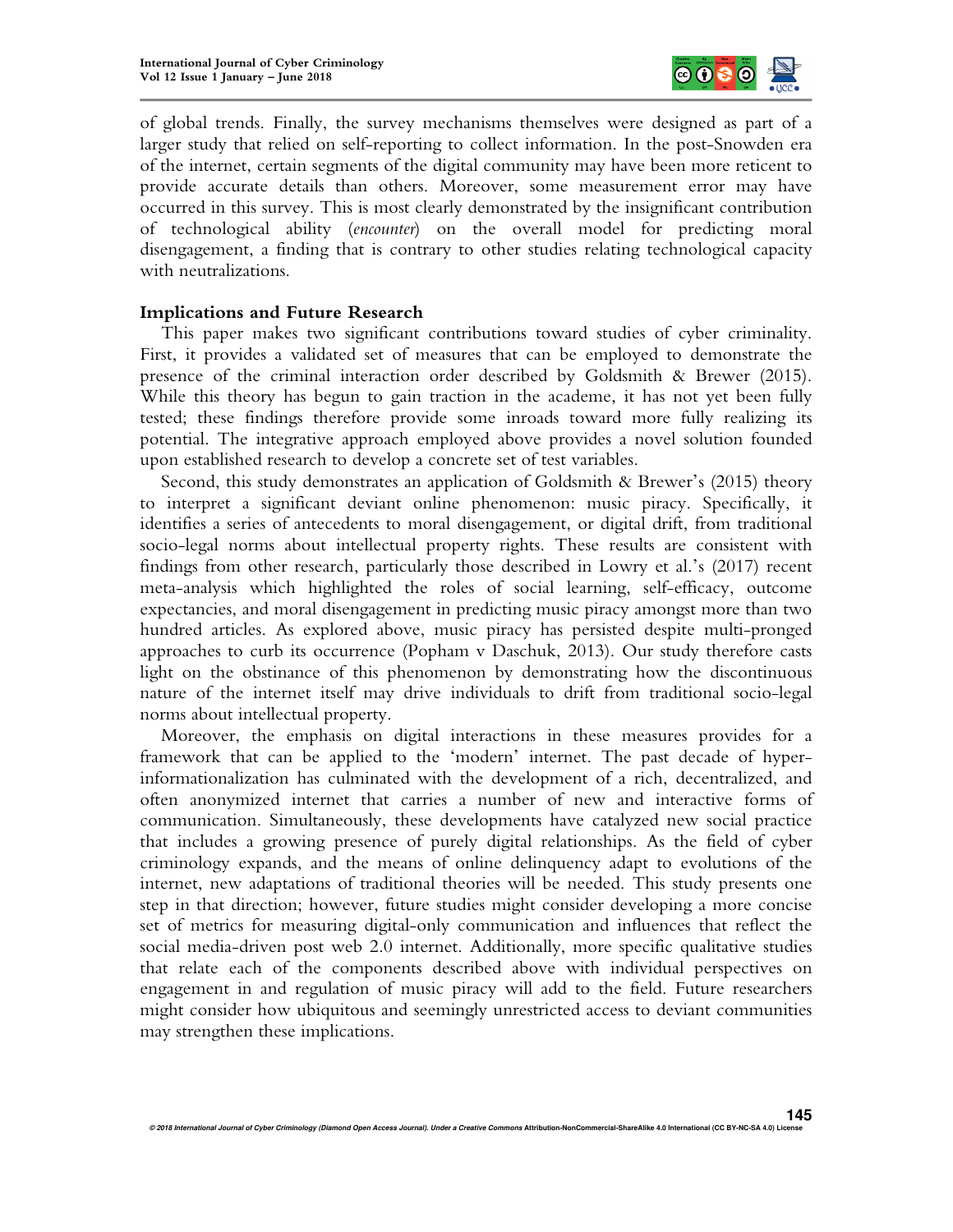#### **Acknowledgements**

*We would like to acknowledge Dr. Anca Gaston, Brant County Health Unit, and Dr. Jennifer Lavoie, Wilfrid Laurier University, for their support in the preparation of this study. We also thank the contributions of the anonymous reviewers.* 

#### **References**

- Ajzen, I. (1991). The theory of planned behavior. *Organizational behavior and human decision processes*, *50*(2), 179-211.
- Akers, R. (2009). *Social learning and social structure: A general theory of crime and deviance*. New Brunswick, NJ: Transaction Publishers.
- Al-Rafee, S., & Dashti, A. E. (2012). A cross cultural comparison of the extended TPB: The case of digital piracy. *Journal of Global Information Technology Management*, *15*(1), 5- 24.
- Baggili, I., & Rogers, M. (2009). Self-reported cyber crime: An analysis on the effects of anonymity and pre-employment integrity. *International Journal of Cyber Criminology*, *3*(2), 550.
- Bandura, A. (1977). Self-efficacy: toward a unifying theory of behavioral change. *Psychological review*, *84*(2), 191.
- Bandura, A., Barbaranelli, C., Caprara, G. V., & Pastorelli, C. (1996). Multifaceted impact of self efficacy beliefs on academic functioning. *Child development*, *67*(3), 1206-1222.
- Bandura, A., Underwood, B., &Fromson, M. E. (1975). Disinhibition of aggression through diffusion of responsibility and dehumanization of victims. *Journal of research in personality*, *9*(4), 253-269.
- Bateman, C. R., Valentine, S., & Rittenburg, T. (2013). Ethical decision making in a peer-to-peer file sharing situation: The role of moral absolutes and social consensus. *Journal of Business Ethics*, *115*(2), 229-240.
- Benkler, Y. (2000). Internet regulation: A case study in the problem of unilateralism. *European Journal of International Law*, *11*(1), 171-185.
- Bossewitch, J., &Sinnreich, A. (2013). The end of forgetting: Strategic agency beyond the panopticon. *New Media & Society*, *15*(2), 224-242.
- Burkart, P., & Andersson Schwarz, J. (2015). Editorial Introduction: Piracy and Social Change—Revisiting Piracy Cultures. *International Journal of Communication*, *9*, 792-797.
- Castells, M. (1999). *The Information Age: Economy, Society and Culture. Volume 2: The Power of Identity.* Oxford: Blackwell Publishers
- Castells, M. (2000). Materials for an exploratory theory of the network society1. *The British journal of sociology*, *51*(1), 5-24.
- Castells, M. (2009). *Communication Power*. Oxford: Oxford University Press
- Cronan, T. P., & Al-Rafee, S. (2008). Factors that influence the intention to pirate software and media. *Journal of Business Ethics*, *78*(4), 527-545.
- Dahlberg, L. (2010). Cyber-libertarianism 2.0: A discourse theory/critical political economy examination. *Cultural politics*, *6*(3), 331-356.
- Daschuk, M., & Popham, J. (2013). Music identities, individualization, and ownership shifts: Empowering a litigious paradigm of copyright protection. In Deflem, M (ed.) *Music and Law (Sociology of Crime, Law and Deviance, 18)*, p. 59-78. Bingley, UK: Emerald Group Publishing Limited.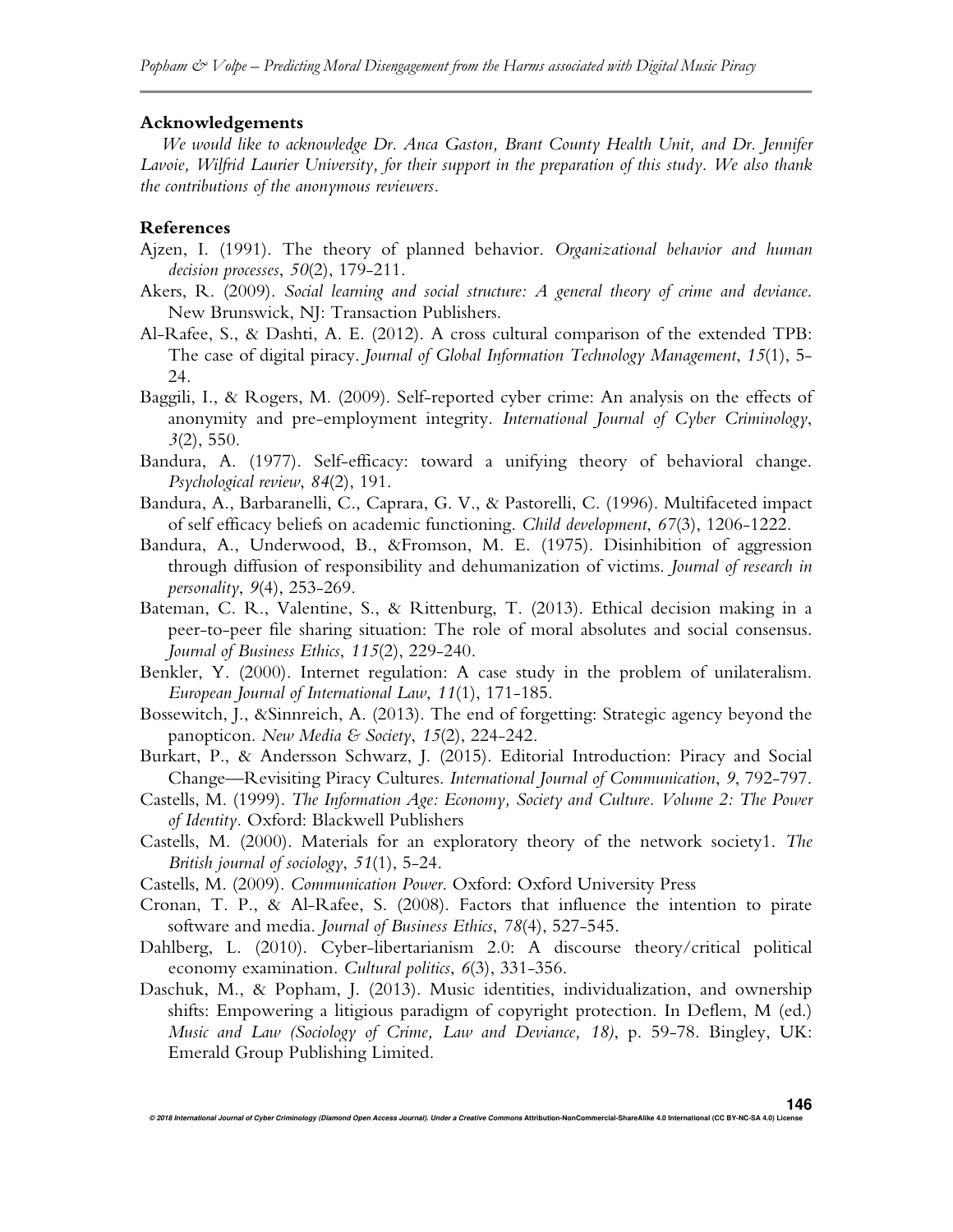

- David, M. (2010). *Peer to peer and the music industry: The criminalization of sharing*. Los Angeles: Sage
- Demetrious, K. (2008). Secrecy and illusion: Second Life and the construction of unreality. *Australian Journal of Communication*, *35*(1), 1.
- Diaz, A. A. (2013). Getting Information off the Internet Is like Taking a Drink from a Fire Hydrant-The Murky Area of Authenticating Website Screenshots in the Courtroom. *Am. J. Trial Advoc.*, *37*, 65.
- Durndell, A., & Haag, Z. (2002). Computer self efficacy, computer anxiety, attitudes towards the Internet and reported experience with the Internet, by gender, in an East European sample. *Computers in human behavior*, *18*(5), 521-535.
- Elton, S. (2013). Graduated responses to online piracy: Approaches taken in the United States and around the world. In Deflem, M. (ed.) *Music and Law (Sociology of Crime, Law and Deviance*, *18)*, (p. 37-58). Bingley, UK: Emerald Group Publishing Limited
- Eynon, R., &Malmberg, L. E. (2012). Understanding the online information seeking behaviours of young people: the role of networks of support. *Journal of Computer Assisted Learning*, *28*(6), 514-529.
- Gerlich, R. N., Lewer, J. J., & Lucas, D. (2010). Illegal media file sharing: The impact of cultural and demographic factors. *Journal of Internet Commerce*, *9*(2), 104-126.
- Gernsbacher, M. A. (2014). Internet-based communication. *Discourse processes*, *51*(5-6), 359-373.
- Giddens, A. (2007). The consequences of modernity. 1990.
- Goffman, E. (1963). Stigma. *NJ: Spectrum*.
- Goffman, E. (1983). The interaction order: American Sociological Association, 1982 presidential address. *American sociological review*, *48*(1), 1-17.
- Goldsmith, A., & Brewer, R. (2015). Digital drift and the criminal interaction order. *Theoretical Criminology*, *19*(1), 112-130.
- Gopal, R. D., Sanders, G. L., Bhattacharjee, S., Agrawal, M., & Wagner, S. C. (2004). A behavioral model of digital music piracy. *Journal of organizational computing and electronic commerce*, *14*(2), 89-105.
- Hargittai, E. (2009). An update on survey measures of web-oriented digital literacy. *Social science computer review*, *27*(1), 130-137.
- Hargittai, E., & Hsieh, Y. P. (2012). Succinct survey measures of web-use skills. *Social Science Computer Review*, *30*(1), 95-107.
- Harrison, T. M., &Barthel, B. (2009). Wielding new media in Web 2.0: exploring the history of engagement with the collaborative construction of media products. *New Media & Society*, *11*(1-2), 155-178.
- Higgins, G. E., & Makin, D. A. (2004). Does social learning theory condition the effects of low self-control on college students' software piracy. *Journal of Economic Crime Management*, *2*(2), 1-22.
- Higgins, G. E., Wolfe, S. E., & Marcum, C. D. (2008). Digital piracy: An examination of three measurements of self-control. *Deviant Behavior*, *29*(5), 440-460.
- Higgins, G. E., Wolfe, S. E., & Ricketts, M. L. (2009). Digital piracy: A latent class analysis. *Social Science Computer Review*, *27*(1), 24-40.
- Higgins, G. E., & Marcum, C. D. (2011). *Digital piracy: An integrated theoretical approach*. Carolina Academic Press.
- Hinduja, S. (2001). Correlates of Internet software piracy. *Journal of Contemporary Criminal Justice*, *17*(4), 369-382.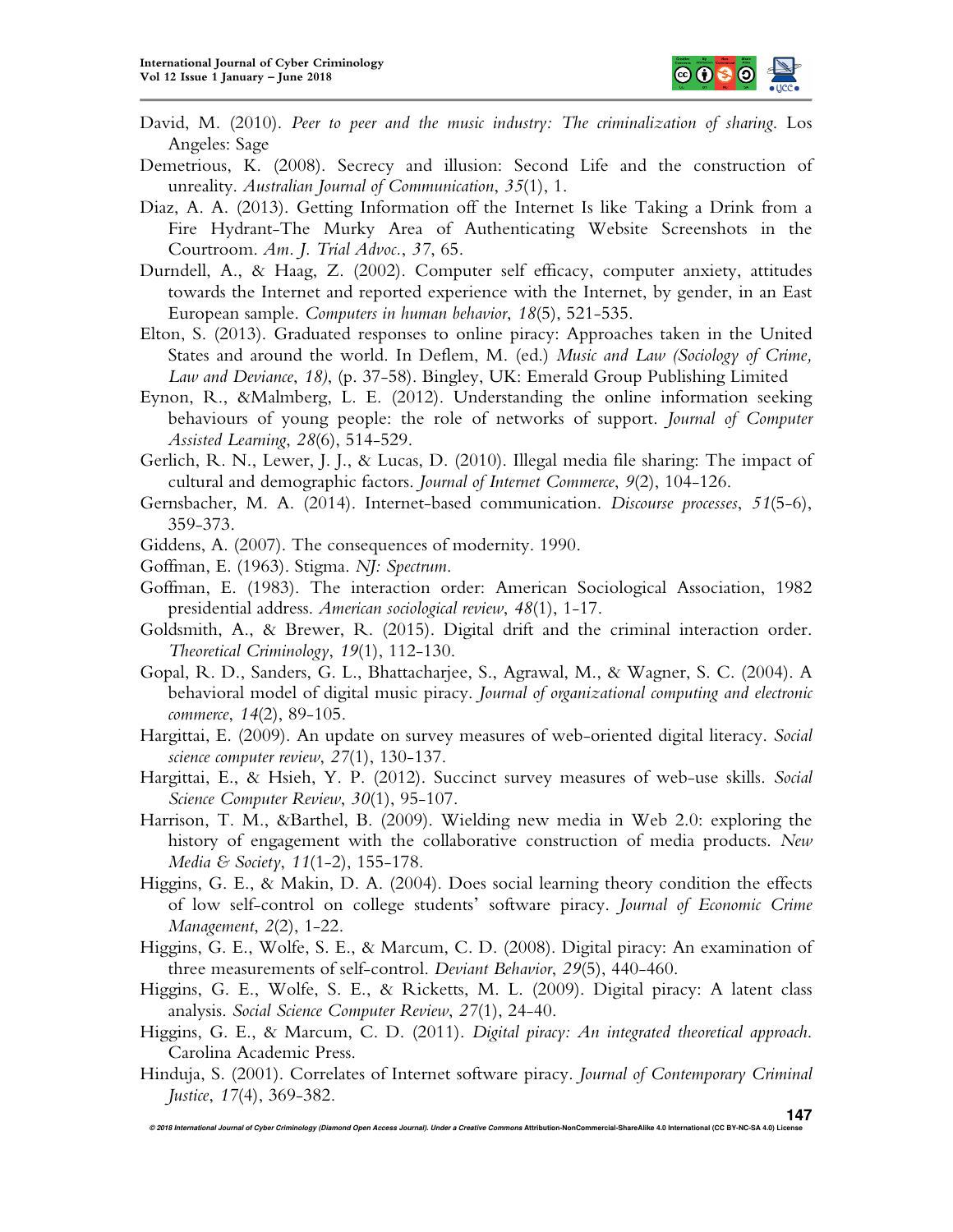Hinduja, S. (2006). *Music piracy and crime theory* (p. 16). LFB Scholarly Pub. LLC.

- Hinduja, S., & Ingram, J. R. (2009). Social learning theory and music piracy: the differential role of online and offline peer influences. *Criminal Justice Studies*, *22*(4), 405-420.
- Holt, T. J., & Bossler, A. M. (2014). An assessment of the current state of cybercrime scholarship. *Deviant Behavior*, *35*(1), 20-40.
- Ingram, J. R., & Hinduja, S. (2008). Neutralizing music piracy: An empirical examination. *Deviant Behavior*, *29*(4), 334-366.
- Jackson, B. F. (2014). Censorship and Freedom of Expression in the Age of Facebook. *NML Rev.*, *44*, 121.
- Klayman, J. (1995). Varieties of confirmation bias. *Psychology of learning and motivation*, *32*, 385-418.
- Knuttila, L. (2011). User unknown: 4chan, anonymity and contingency. *First Monday*, *16*(10).
- Koklic, M. K., Kukar-Kinney, M., & Vida, I. (2016). Three-level mechanism of consumer digital piracy: Development and cross-cultural validation. *Journal of Business Ethics*, *134*(1), 15-27.
- Kolko, J. (2010). How broadband changes online and offline behaviours. *Information economics and policy, 22*(1-2), 144-152.
- Leavitt, A. (2015, February). This is a throwaway account: Temporary technical identities and perceptions of anonymity in a massive online community. In *Proceedings of the 18th ACM Conference on Computer Supported Cooperative Work & Social Computing* (pp. 317- 327). ACM.
- Livingstone, S., & Helsper, E. (2010). Balancing opportunities and risks in teenagers' use of the internet: The role of online skills and internet self-efficacy. *New media & society*, *12*(2), 309-329.
- Livingstone, S., Ólafsson, K., & Staksrud, E. (2011). Social networking, age and privacy.
- Lowry, P. B., Zhang, J., & Wu, T. (2017). Nature or nurture? A meta-analysis of the factors that maximize the prediction of digital piracy by using social cognitive theory as a framework. *Computers in Human Behavior*, *68*, 104-120.
- Lwin, M. O., & Williams, J. D. (2003). A model integrating the multidimensional developmental theory of privacy and theory of planned behavior to examine fabrication of information online. *Marketing Letters*, *14*(4), 257-272.
- Malin, J., & Fowers, B. J. (2009). Adolescent self-control and music and movie piracy. *Computers in Human Behavior*, *25*(3), 718-722.

Marres, N. (2017). *Digital sociology: The reinvention of social research*. John Wiley & Sons.

- Matza, D. (1964). *Drift*. J. Wiley.
- McKinley, C. J., & Ruppel, E. K. (2014). Exploring how perceived threat and selfefficacy contribute to college students' use and perceptions of online mental health resources. *Computers in Human Behavior*, *34*, 101-109.
- Miller, B., & Morris, R. G. (2016). Virtual peer effects in social learning theory. *Crime & Delinquency*, *62*(12), 1543-1569.
- Morris, R. G., & Higgins, G. E. (2009). Neutralizing potential and self-reported digital piracy: A multitheoretical exploration among college undergraduates. *Criminal Justice Review*, *34*(2), 173-195

**© 2018 International Journal of Cyber Criminology (Diamond Open Access Journal). Under a Creative Commons Attribution-NonCommercial-ShareAlike 4.0 International (CC BY-NC-SA 4.0) License 148**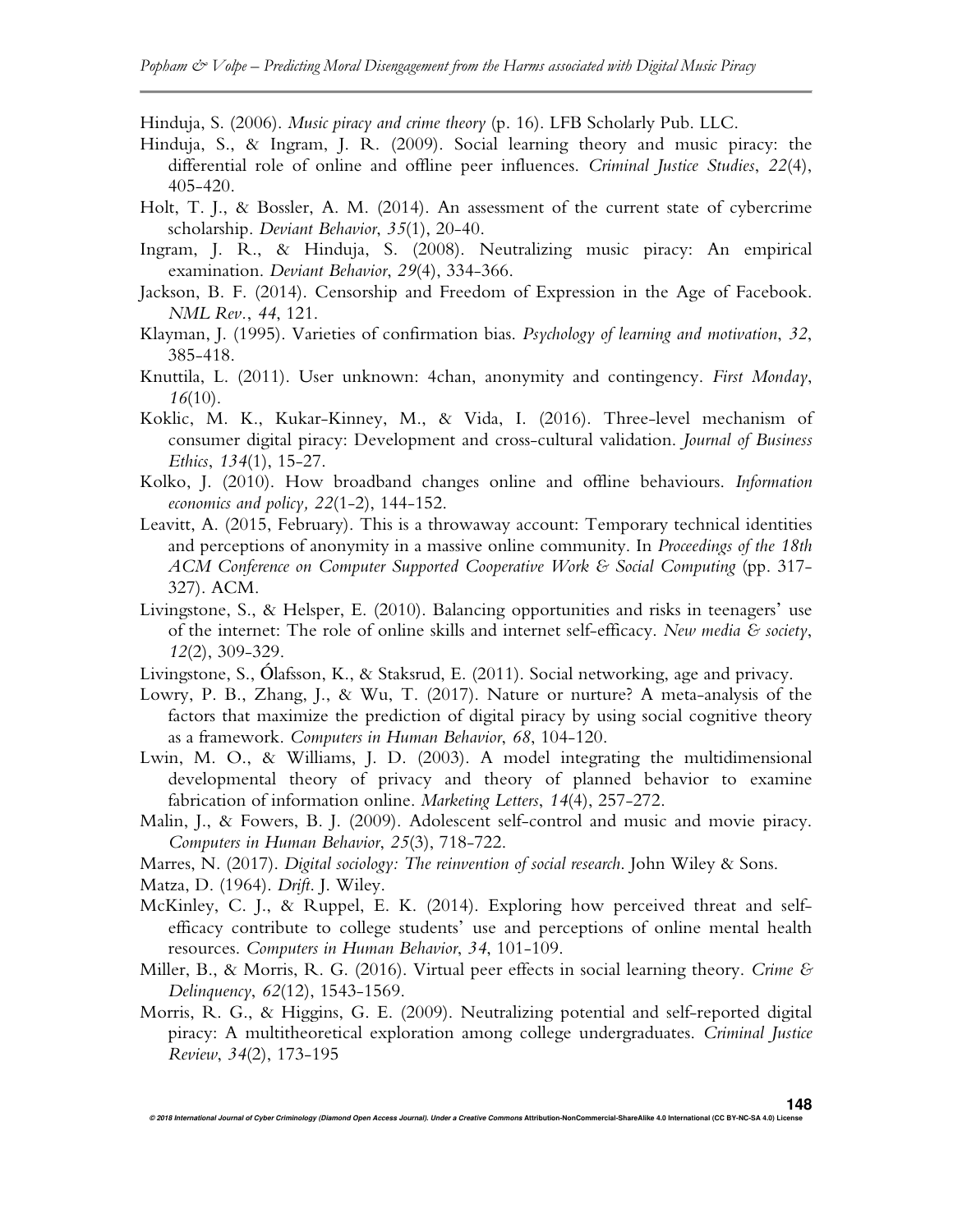

- Osofsky, M. J., Bandura, A., & Zimbardo, P. G. (2005). The role of moral disengagement in the execution process. *Law and Human Behavior*, *29*(4), 371.
- Pakman, D. (2014, March 18). The price of music. *Re/code magazine*. Retrieved from http://recode.net/2014/03/18/the-price-of-music.
- Panas, E. E., & Ninni, V. E. (2011). Ethical decision making in electronic piracy: An explanatory model based on the diffusion of innovation theory and theory of planned behavior. *International Journal of Cyber Criminology*, *5*(2), 836.
- Peukert, A. (2012). Why Do 'Good People' Disregard Copyright on the Internet?. In Geiger (ed.), *Criminal Enforcement of Intellectual Property: A Handbook of Contemporary Research* (pp. 151-167). Northampton, UK: Edward Elgar Publishing.
- Phau, I., Lim, A., Liang, J., &Lwin, M. (2014). Engaging in digital piracy of movies: a theory of planned behaviour approach. *Internet Research*, *24*(2), 246-266.
- Popham, J. (2011). Factors influencing music piracy. *Criminal Justice Studies*, *24*(2), 199- 209.
- Rogers, M. K. (2001). *A social learning theory and moral disengagement analysis of criminal computer behavior: An exploratory study*, Winnipeg: University of Manitoba. Unpublished doctoral dissertation. Retrieved from

www.cerias.purdue.edu/assets/pdf/bibtex\_archive/rogers\_01.pdf.

- Rudesill, D. S., Caverlee, J., & Sui, D. (2015). The Deep Web and the Darknet: A Look Inside the Internet's Massive Black Box. *Woodrow Wilson International Center for Scholars, STIP*, *3*.
- Schreiner, M., & Hess, T. (2015, May). Why Are Consumers Willing to Pay for Privacy? An Application of the Privacy-freemium Model to Media Companies. In *ECIS*.
- Sheller, M. (2004). Mobile publics: beyond the network perspective. *Environment and Planning D: Society and Space*, *22*(1), 39-52.
- Shemroske, K., & Silva, L. (2015). Mechanisms for Understanding Participation in Online File Sharing. *International Journal of Information Communication Technologies and Human Development (IJICTHD)*, *7*(1), 17-36.
- Siemens, G. (2005). Connectivism: Learning as network-creation. *ASTD Learning News*, *10*(1), 1-28.
- Sinclair, G., & Green, T. (2016). Download or stream? Steal or buy? Developing a typology of today's music consumer. *Journal of Consumer Behaviour*, *15*(1), 3-14.
- Sinha, R. K., & Mandel, N. (2008). Preventing digital music piracy: the carrot or the stick?. *Journal of Marketing*, *72*(1), 1-15.
- Siwek, S. (2007, August). *The true cost of sound recording piracy to the U.S. economy (Policy Report no. 188)*. Dallas, TX: The Institute for Policy Innovation.
- Skinner, W. F., &Fream, A. M. (1997). A social learning theory analysis of computer crime among college students. *Journal of research in crime and delinquency*, *34*(4), 495- 518.
- Stalans, L. J., & Finn, M. A. (2016). Understanding How the Internet Facilitates Crime and Deviance. *Victims & Offenders 11*(4), 501-508
- Stryker, C. (2011). *Epic win for anonymous: How 4chan's army conquered the web*. The Overlook Press.
- Sun, N., Rau, P. P. L., & Ma, L. (2014). Understanding lurkers in online communities: A literature review. *Computers in Human Behavior*, *38*, 110-117.
- Sykes, G. M., & Matza, D. (1957). Techniques of neutralization: A theory of delinquency. *American sociological review*, *22*(6), 664-670.